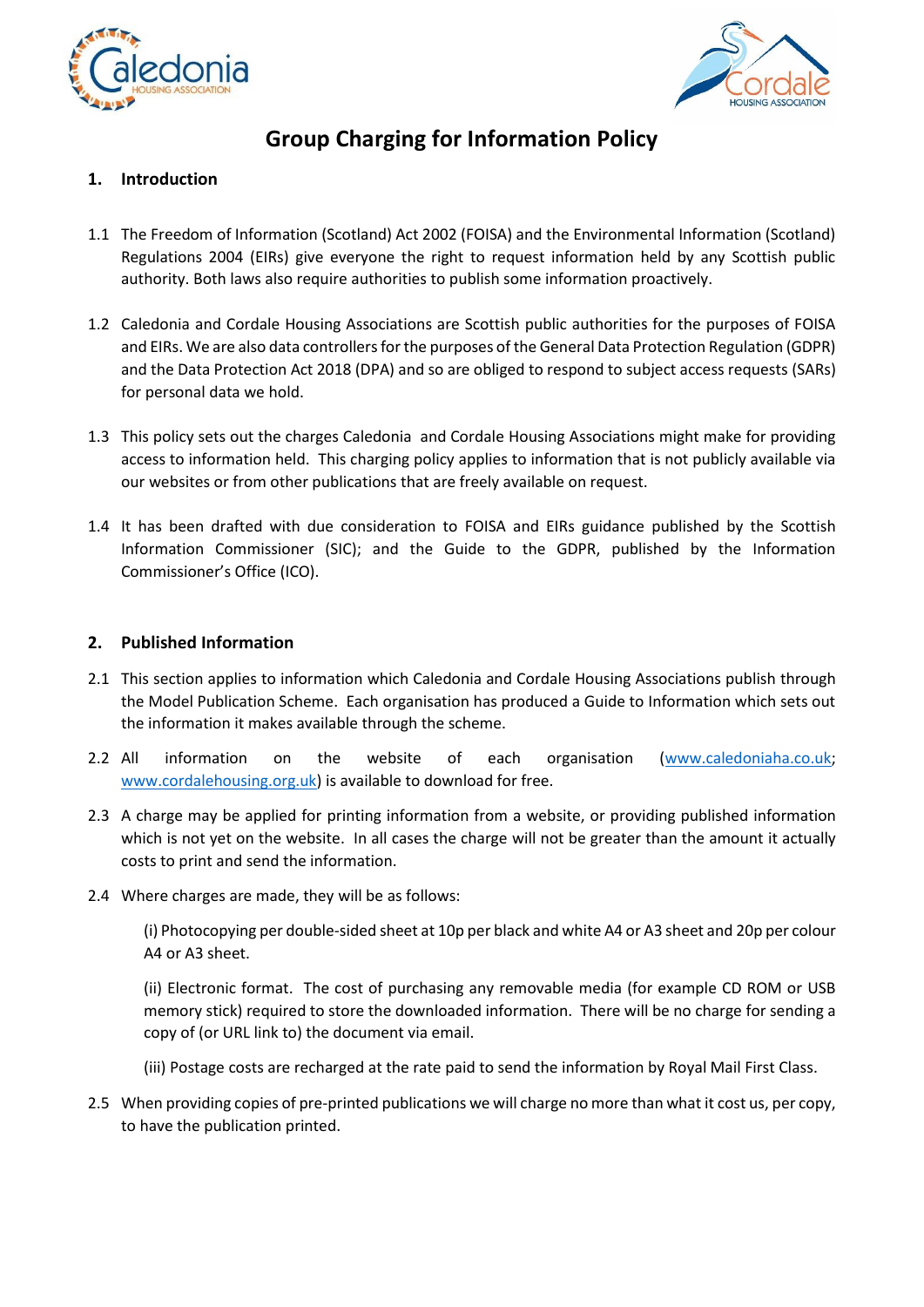## **3. Information Available Only by Request**

3.1 This section applies to information which Caledonia and Cordale Housing Associations do not routinely publish, but which anyone can request. It applies to all requests, whether for environmental or nonenvironmental information.

#### What may we charge for?

- 3.2 We do not charge for:
	- (i) the time it takes us to decide whether we hold the information you asked for; or
	- (ii) the time it takes us to decide whether the information can be disclosed.
- 3.3 Charges may be made for:
	- (i) the staff time taken to locate and retrieve the information; and
	- (ii) providing the information to the requester.

#### Calculating charges

3.4 Charges are calculated on the basis of the actual cost to the organisation of providing the information. Staff time is charged at the average hourly rate of pay for the grade(s) of the staff responding to the request, up to a maximum of £15 per hour per member of staff.

#### Charge waiver

- 3.5 We do not charge for information which costs less than £100 to provide. Where information costs between £100 and £600 to provide, we may apply a charge of up to 10% of the cost of providing it. For example, if information costs us £600 to provide, the charge would be no more than £50. This fee is calculated on the basis of a waiver for the first £100 costs of providing the information and 10% of the remaining £500.
- 3.6 Where information costs over £600 to provide, we may set a charge which covers the additional cost over that amount in full. For example, if information costs £800 to provide, we may charge £250. This would be calculated on the basis of a waiver for the first £100 costs, 10% of the next £500 costs, and full cost recovery for cost over £600 (in this example, £200).
- 3.7 Notwithstanding this, Caledonia and Cordale Housing Associations are legally entitled to refuse to deal with requests for non-environmental information which would cost more than £600 to provide. We will exercise this right at our discretion, having firstly consulted with the requester with a view to identifying possible options for bringing the cost within the £600 limit.

#### **4. Requests for Personal Data**

4.1 This section applies to SARs submitted in accordance with the GDPR and the DPA. In most circumstances, we will not charge a fee to comply with subject access requests. A charge may be made if a request is manifestly unfounded or excessive; or for copies of information we have already given to the requester. Our Privacy Notice contains more information about the rights of individuals to access their own personal data.

#### **5 Requests for Re-use of Information**

5.1 All information published by Caledonia and Cordale Housing Associations is made available under the Open Government Licence which sets out what can and cannot be done with it. There is no charge to re-use information downloaded from our websites. We will endeavour to meet the needs of requesters as far as possible and provide information in other formats on request. We may charge for this. The